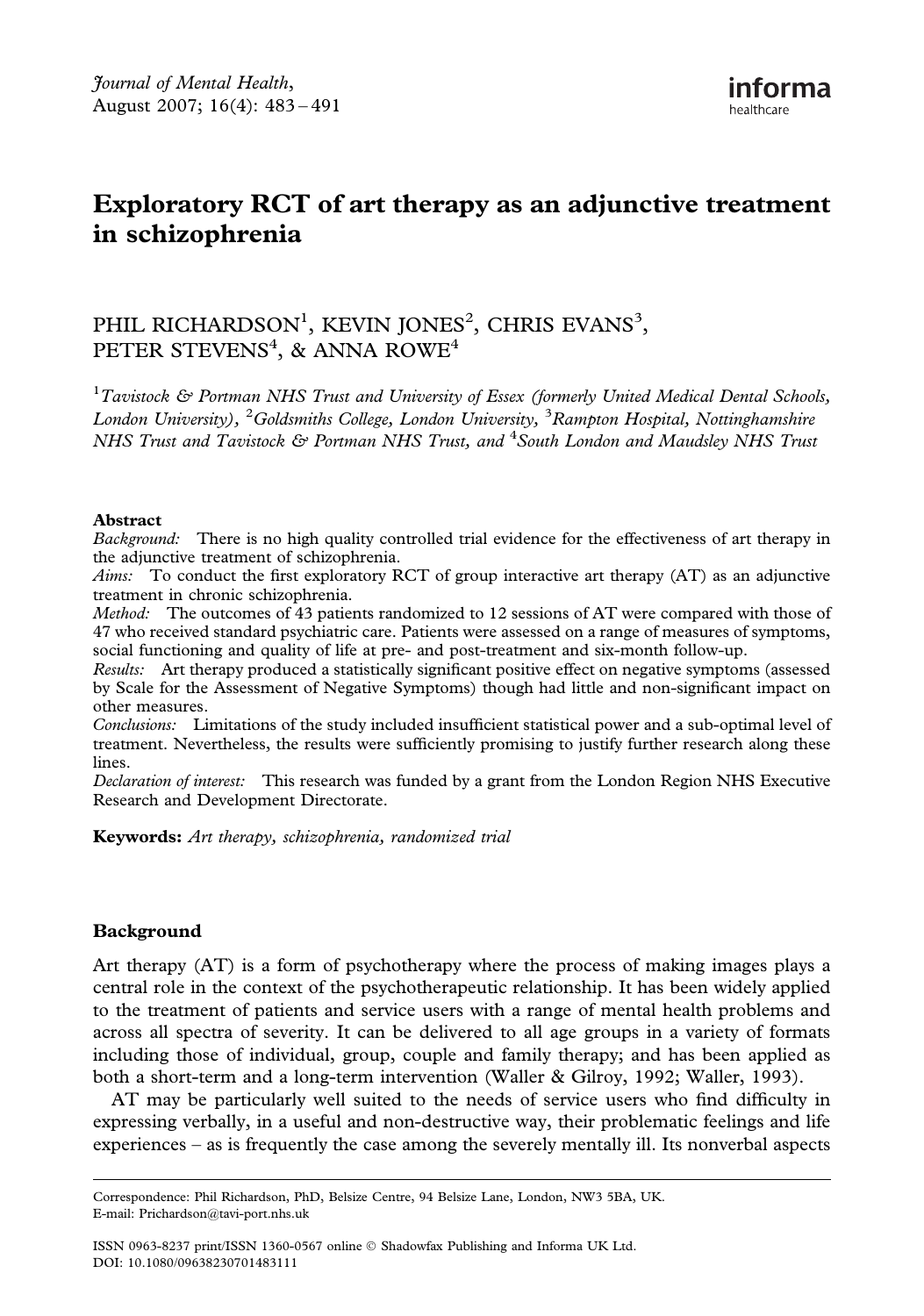may make it highly relevant to service users with differing language and ethnic backgrounds. As an adjunct to the work of community mental health teams (CMHT) it may offer a potential means both to improve the quality of care of service users with long term mental health problems and to enhance clinical outcome.

There have been a number of promising single case research reports of the effects of AT for this user group (Waller & Gilroy, 1992). In addition a number of uncontrolled trials of AT have reported encouraging outcomes (e.g., Borchers, 1985; Tibbetts & Stone, 1990; Potocky, 1993; Saunders & Saunders, 2000). It is widely agreed, however, that a causal association between a treatment and its apparent outcome cannot be established without the methodological rigour of a randomized controlled trial (Pocock, 1984).

Few such trials have been reported for the use of AT with an adult psychiatric population. Examples include the work of Green and colleagues who evaluated a 10-week art therapy group with chronic psychiatric outpatients and reported significant improvements on a number of self- and therapist-rated indices (Green et al., 1987). In addition Grodner et al. (1982) have reported positive outcomes from a controlled trial of art/movement therapy with schizophrenics and depressives. Similarly Schut et al. (1996) obtained positive results on GHQ scores from a cross-modality grief therapy programme which included a significant art therapy component.

Promising though these studies may appear they suffer shortcomings which limit their external validity. These include lack of follow-up (Green & Grodner studies); the use of outcome measures of doubtful clinical relevance (e.g., Grodner's outcomes are assessed in terms of change on a transient measure of mood); and confounding of therapy effects: in both the Grodner and Schut studies, AT is one element of a multicomponent treatment and its effects cannot be disentangled from those of the other component approaches to movement therapy and behaviour therapy respectively. Where schizophrenia is concerned, a recent Cochrane review underlined the paucity of controlled trial evidence and called for further research in this area (Ruddy & Milnes, 2003).

In summary, despite its widespread use there would appear to be little high quality evidence for the efficacy of AT with adult psychiatric patients with severe and/or complex problems. The present article describes a randomized controlled trial to assess the incremental benefits of 12 AT sessions combined with CMHT-based standard psychiatric care (SPC) over SPC alone for people with chronic schizophrenia. It was carried out within a mental health NHS Trust serving a deprived inner city catchment area with a high ethnic minority population and higher than average CPA rates. It should be noted that 12 sessions was regarded as an absolute minimum clinical requirement, though clearly this would be regarded as sub optimal by many art therapists.

## Participants and methods

Ethical approval for the study was obtained from the NHS Mental Health Trust in which it was carried out. The study was designed to conform to the CONSORT2 standards for the conduct of randomized controlled trials (Moher, Schulz, & Altman, 2001).

Participants were mental health service users with a diagnosis of chronic schizophrenia in active contact with CMHTs within an inner city mental health NHS trust at the time of the study. All CMHTs within the trust were invited to refer patients with a diagnosis of chronic schizophrenia of at least two years duration and excluding those: (i) with organic illness, (ii) with a prior referral to AT services in the previous 2 years, (iii) currently receiving another formal psychological treatment, or (iv) currently admitted to inpatient care. Power calculations, using the GPower software (Faul & Erdfelder, 1992), and based on the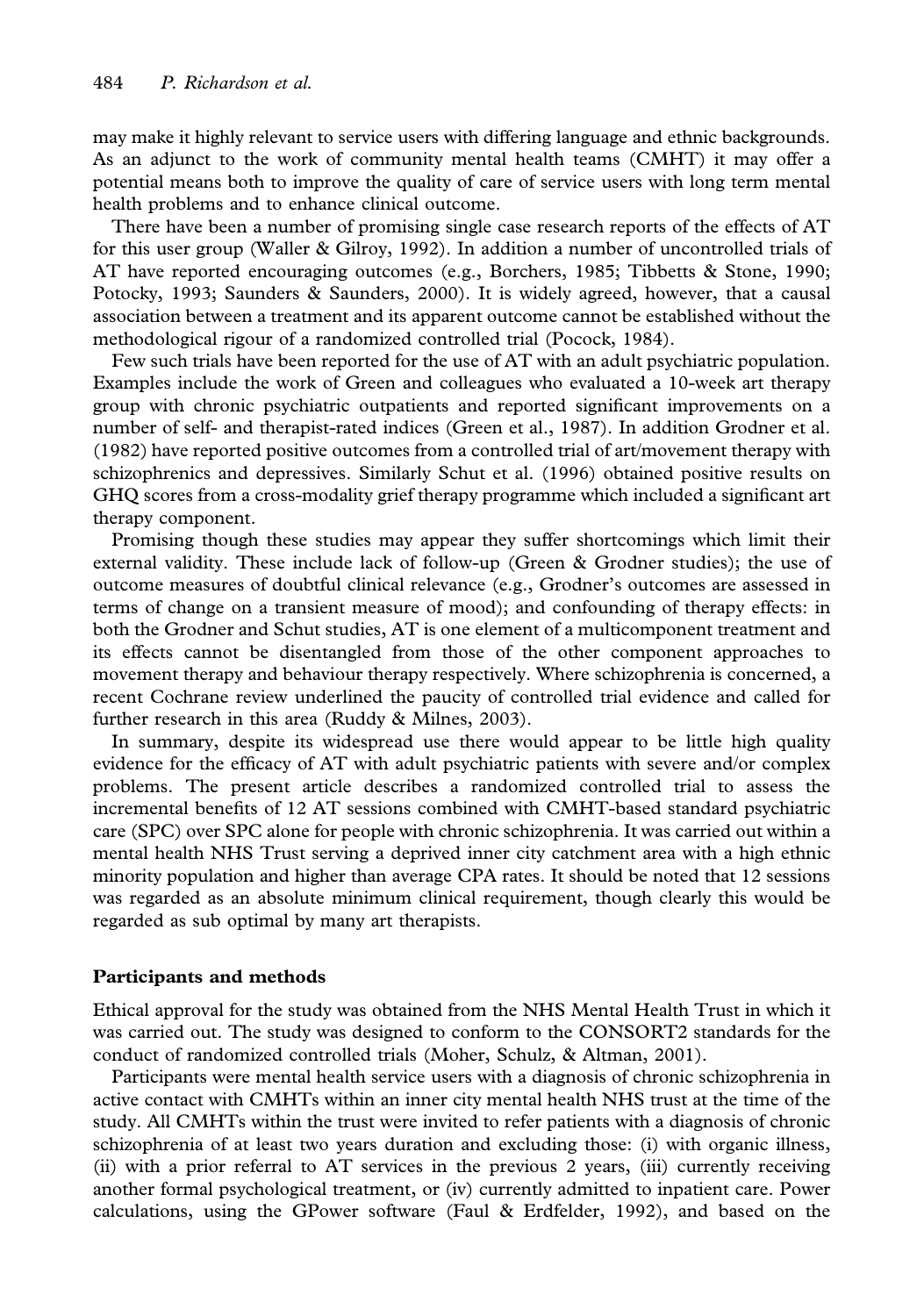expectation of small to medium effect sizes on the main outcome variables, identified a necessary sample size of 64 participants per group with alpha set at .05 and power of .8.

Following initial screening and informed written consent, patients were randomized to either the ATC or SPC arms of the study. Randomization was conducted using the minimization procedure to limit variation between the treatment arms on: CPA level, chronicity (time since first inception into local service), gender and ethnicity.

# Therapy

Standard Psychiatric Care (SPC) was the regular contact with the CMHT CPN (frequency being determined by CPA level), regular medication review and CPA review meetings. Patients had access to a variety of psychiatric day treatment facilities, which varied according to the local sector facilities and arrangements.

Art therapy, which was added to SPC for the intervention arm of the study, consisted of brief group interactive art therapy involving 12 weekly sessions of one and a half hours. It was conducted according to the guidelines set out in Waller  $(1993, pp. 22-34)$ . Through the availability and use of art material and associated imagery the therapist promotes a climate in which the service user can learn about and understand those patterns of behaviour which are causing distress. Psychotic patients typically have difficulty in relating to people and in trusting the therapist. Here the specific presence of the image as a crucial part of art therapy can triangulate and temper problematic feelings, e.g., paranoid suspicion, of the patient toward the therapist. This can allow the patient to experience difficult and conflicting feelings as non-threatening; can reduce the tendency to dropout by providing a form of containment of psychotic fears; and can facilitate engagement in psychological treatment.

## Assessments

All participants in the trial were assessed: (i) prior to the first group AT session, (ii) no later than a fortnight following the final group AT session, and (iii) at 6 month follow up. A research assistant who had no involvement in therapy groups and was not aware of the arm to which the participant had been allocated conducted assessments. Since assessments involved interviewing users it is highly improbable that the research assistant could remain completely blind to group allocation. In addition to this research assessment, corroborative information relevant to the main areas assessed was obtained from the CPN or other care co-ordinator. The research assistant received formal training in the use of the measures, which included:

- . General socio-demographic, clinical and health care utilization information pertaining to age, gender, ethnicity, marital/living status, socio-economic status, diagnosis, CPA status, chronicity, previous psychiatric history, medication, other current treatments, use of services (primary and secondary care including CPN contacts) using a local standard schedule.
- . HONOS Scales (Wing et al., 1998) rated in collaboration with the CPN.
- Brief Psychiatric Rating Scale (BPRS: Overall & Gorham, 1962) for observer rated symptoms.
- Social Functioning Scale (SFS: Birchwood et al., 1990) yielding scores on social withdrawal, interpersonal functioning, prosocial activities, recreation, level of independence, competence, performance and employment.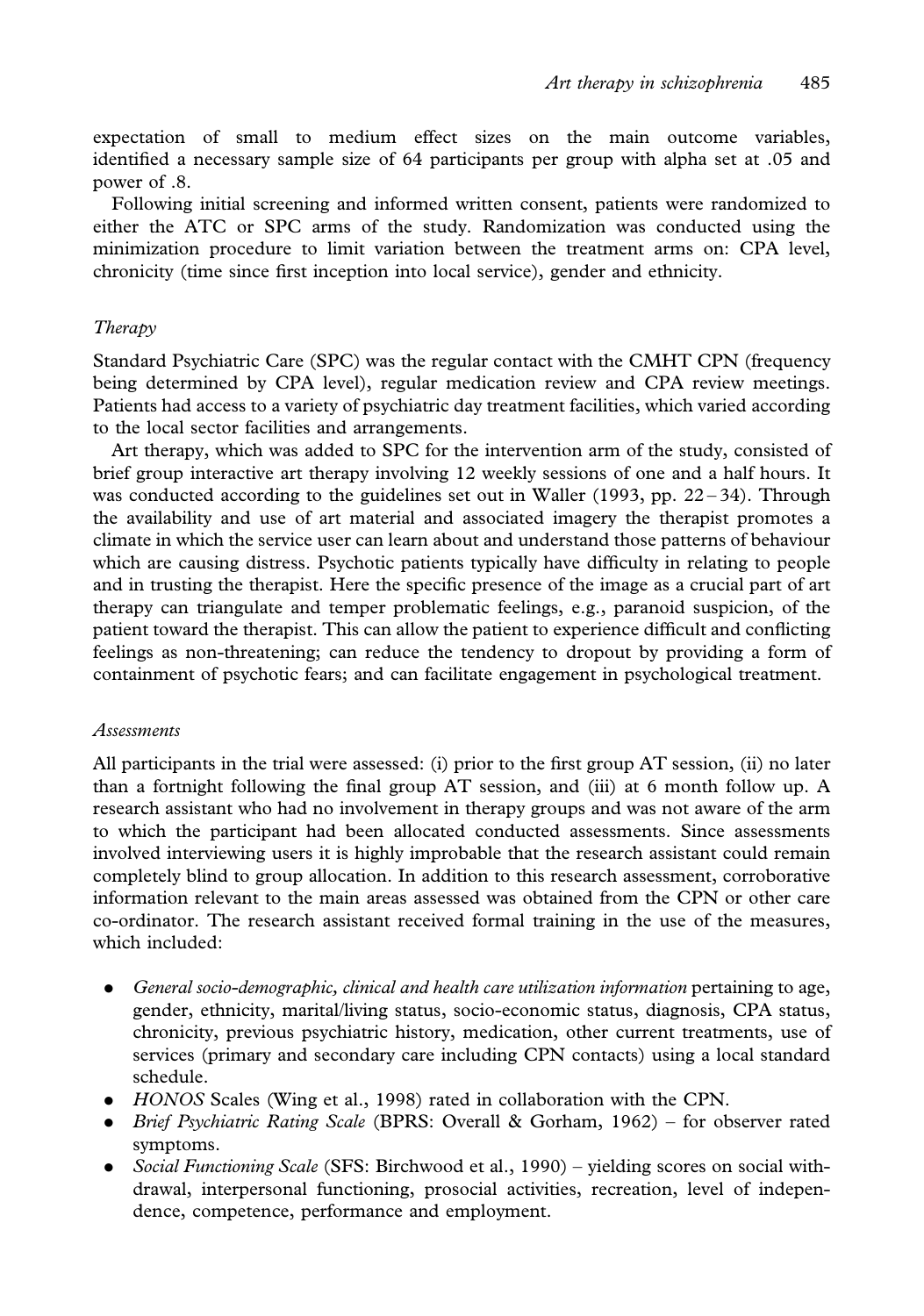- . Inventory of Interpersonal Problems (IIP-32: Barkham et al., 1995).
- Scale for the Assessment of Negative Symptoms (SANS: Andreason, 1989) to assess the major negative symptoms of schizophrenia.
- . Lancashire Quality of Life Profile (Perc QoL: Oliver et al., 1996) designed specifically for long term mental illness.
- . Brief Symptom Inventory (BSI: Derogatis & Melisaratos, 1983) self rated symptoms.

# Statistical methods

As noted, the design, through the CONSORT2 guidelines, was of a pragmatic RCT and, given the size and the lack of pre-existing RCTs in the area, was explicitly intended to pilot feasibility and estimate approximate effects for a minimal intervention. Hence a single primary outcome measure was not specified (NB this exploratory approach was the basis on which the protocol was accepted by the funding body). Exploratory 95% confidence interval presentation of results complements inferential tests wherever possible. By prior design, the inferential test of main effects was by analysis of covariance (ANCOVA) of outcome scores with baseline scores as covariates.

# **Results**

#### Recruitment and randomization

Figure 1 shows the flow of recruitment to the trial. It will be noted that, although a total of 452 patients were identified by CMHTs as potential recruits, the final recruitment figure was only 90, representing 20% of the original cohort. The major losses to recruitment resulted from meeting exclusion criteria (10.8%,  $n = 49$ ) – the commonest being current inpatient status ( $n = 24$ ); failing twice to respond to an invitation to the screening assessment (22.3%,  $n = 101$ ); and refusal to consent to participate (45.6%,  $n = 206$ ).

After the randomization, which produced 43 participants in the AT arm and 47 in the SPC, the two arms of the trial were near perfectly balanced for gender with 31 men of the 47 in the SPC arm and 28 of the 43 in the AT arm (66% cf. 65.1%; 95% CI diff.  $-18$  to +20%; exact  $p = 1.0$ ). The groups did not differ significantly on age: SPC mean 42.6, SD 11.5, AT mean 39.6, SD 10.5; 95% CI diff.  $-1.6$  to 7.6;  $t(88) = 1.3$ ,  $p = .2$ , M-W  $U = 857.5$ ,  $p = .22$ . For ethnicity there were no overall differences in distribution between the two arms of the trial (Fisher's exact test extended to tables larger than 2-by-2,  $p = .13$ ). Chronicity of problems ranged from 1 to 37 (years). The two groups did not differ in chronicity (SPC mean 13.4, median 10, iqr 7 to 21; AT mean 12.6, median 9, iqr 5 to 22; Mann-Whitney  $U = 936$ ,  $p = .55$ ). CPA level, not known for one patient, was not distributed differently between the two arms (exact  $p = .75$ , Mann-Whitney U = 937,  $p = .64$ ). Finally, there was no association of arm with any of: referring consultant (exact  $p = .90$ ); postcode ( $p = .82$ ) or research interviewer ( $p = .67$ ).

Pre-treatment differences between the two arms were not statistically significant for the IIP (U = 858,  $p = .57$ ;  $t(84) = .67$ ,  $p = .51$ ); the BSI (U = 795.5,  $p = .84$ ); HONOS total  $(t(87) = .77, p = .44, 95\% \text{ CI diff from } -1.3 \text{ to } +3.1; \text{BPRS total } (t(87) = .46, p = .64; 95\% \text{ CI diff from } -1.3 \text{ to } +3.1; \text{BPRS total } (t(87) = .46, p = .64; 95\% \text{ CI diff from } -1.3 \text{ to } +3.1; \text{BPRS total } (t(87) = .46, p = .64; 95\% \text{ CI diff from } -1.3 \text{ TO } +3.1; \text{BPRS total } (t(87) = .46, p = .64;$ CI from  $-2.8$  to  $+4.6$ ); LQoL total (U = 833, p = .2; t(83.6) = 1.2, p = .23, 95% CI diff from  $-.51$  to  $+.12$ ); or SFS overall score  $t(85) = 1.1$ ,  $p = .26$ ; 95% CI diff from  $-12.6$  to  $+3.4$ ). For the SANS there was a narrowly significant difference between the arms on baseline scores: SPC mean 9.4, SD 5.2 cf. AT mean 7.4, SD 3.7, Levene  $F = 9$ ,  $p = .004$ ,  $t(81.1) = 2.09$ ,  $p = .04$ , 95% CI diff from .09 to 3.85.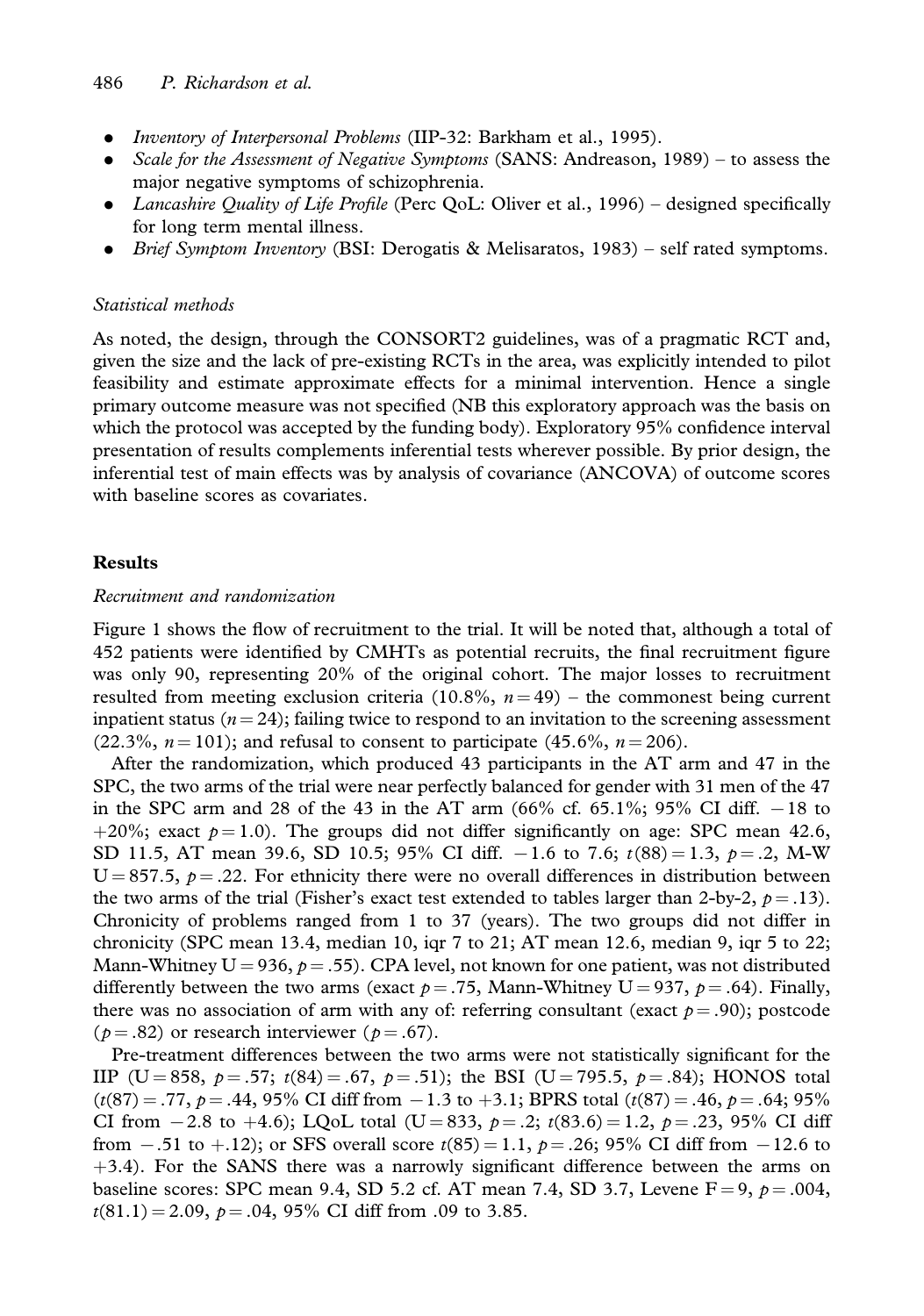

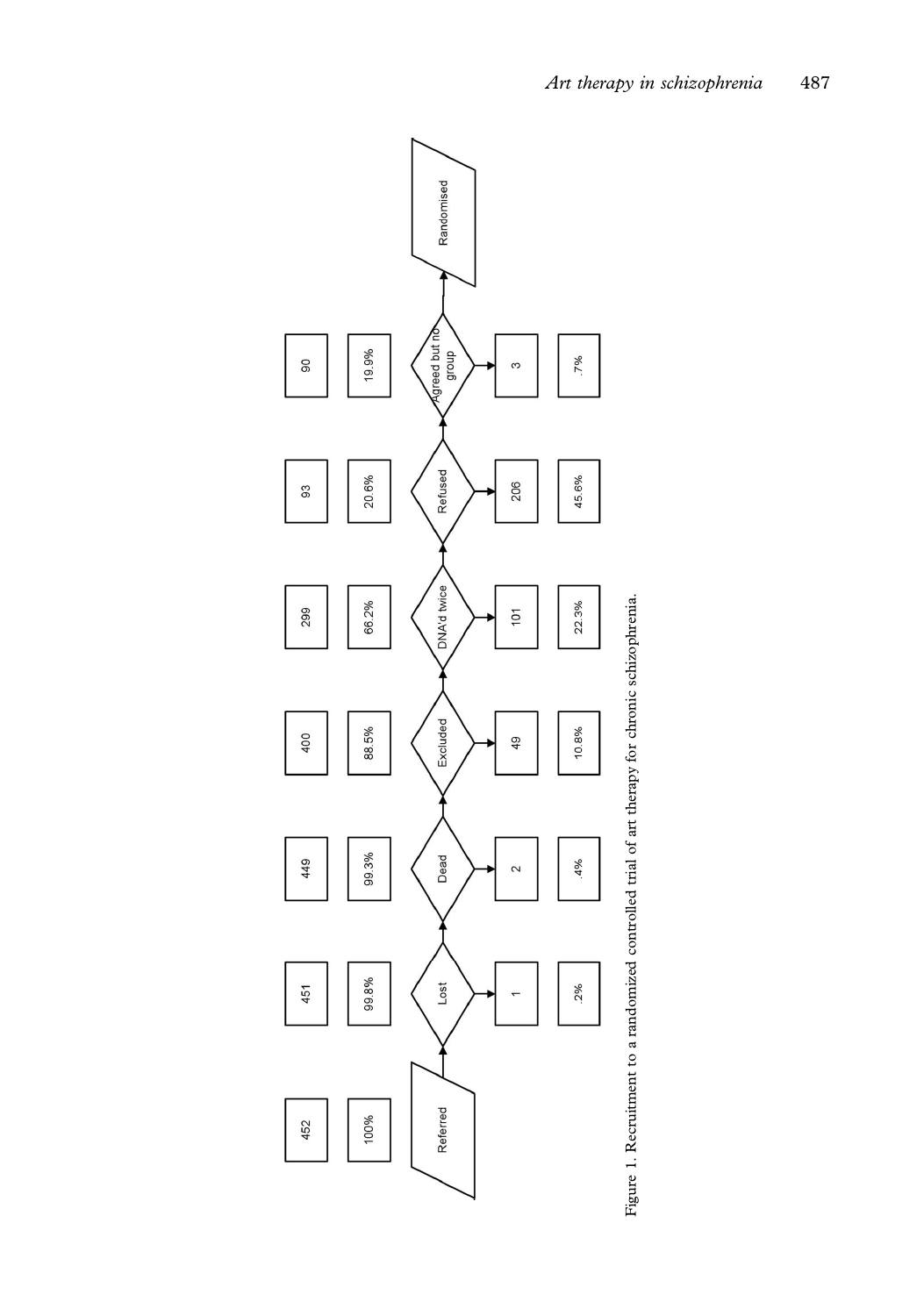# Designed analyses

Seventy-four (82%) participants were successfully interviewed within two weeks of completion of the therapy (for the AT arm, at the same time for the SPC arm). Forty (44%) were successfully interviewed at six-month follow-up. The designed analyses mostly reveal non-significant differences between the two arms as shown in Table I. However, a statistically significant difference is found both at end of therapy and follow-up for the SANS.

Means and confidence intervals for change and for differences are shown in Table II. The general pattern is of rather little change over time in either arm with confidence intervals for change excluding zero only for SNS at follow-up in the SPC arm (a deterioration over time) and none excluding zero for the AT arm (though for BSI and IIP at end of therapy and for BSI at follow-up the upper end of the interval is at zero). The statistically significant difference between the arms can be seen to be in the direction of greater improvement in the AT arm, though the simple confidence interval for the difference in change only excludes zero at follow-up, not at end of therapy.

# **Discussion**

The results of the present exploratory study, the first randomized controlled trial of group interactive art therapy for people with schizophrenia, provide only qualified support. On 6 out of 7 outcome measures statistically non-significant differences were found between the treatment and control group patients following treatment. Only on the Scale for the Assessment of Negative Symptoms was a significant incremental benefit for the art therapy group apparent.

Interpretation of the positive significant result obtained on the SANS is difficult. On the one hand it would seem not unlikely that a form of group therapy might promote better social functioning of the kind that is assessed by some of the items on this measure. On the other hand, comparisons on other measures more explicitly addressing social functioning (the SFS and IIP32) did not yield significant differences in the planned analyses though there is a tendency for the SFS to improve more in the AT than the SPC group. In addition, pretreatment differences on the SANS complicate interpretation since there was a small but statistically significant difference between the AT and SPC arms at baseline on the SANS, with the AT group having lower scores at baseline. Despite the ANCOVA analysis taking baseline score into account, there can still be ways in which baseline differences can contribute to ANCOVA change differences. Nevertheless it should be noted that the control

|             | End of therapy |      |     | Six month follow-up |      |     |
|-------------|----------------|------|-----|---------------------|------|-----|
| Measure     | F              | df   | p   | F                   | df   | p   |
| Perc QoL    | 0.08           | 1,71 | .78 | 2.1                 | 1,37 | .15 |
| <b>SFS</b>  | 1.7            | 1,66 | .20 | 1.1                 | 1,36 | .30 |
| <b>BPRS</b> | 2.6            | 1,70 | .11 | 2.3                 | 1,37 | .14 |
| HoNOS       | 1.4            | 1,70 | .24 | 1.1                 | 1,37 | .30 |
| <b>SANS</b> | 5.5            | 1,70 | .02 | 5.3                 | 1,37 | .03 |
| <b>IIP</b>  | 0.75           | 1,67 | .39 | 0.87                | 1,35 | .36 |
| <b>BSI</b>  | 0.93           | 1,62 | .34 | 1.3                 | 1,34 | .25 |

Table I. Designed analysis results for comparison of the two trial arms.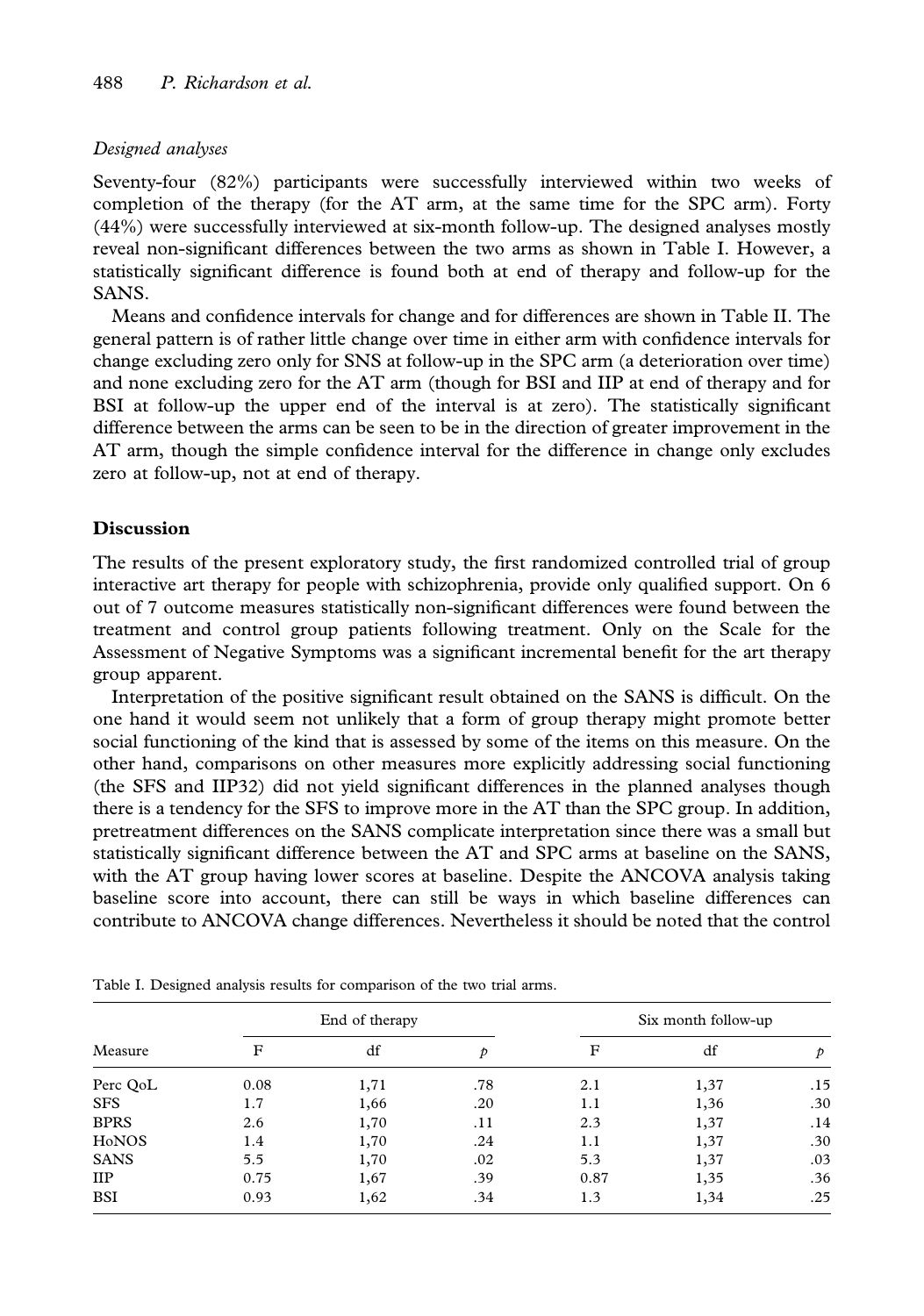|                     |                   |                                                                                  |                  | <b>SPC</b>                                                                                                                                                                                                                                                                                                                                                                                                                                      |                        |                   |                  |                         | Ę               |                        | CI difference     |                     |
|---------------------|-------------------|----------------------------------------------------------------------------------|------------------|-------------------------------------------------------------------------------------------------------------------------------------------------------------------------------------------------------------------------------------------------------------------------------------------------------------------------------------------------------------------------------------------------------------------------------------------------|------------------------|-------------------|------------------|-------------------------|-----------------|------------------------|-------------------|---------------------|
|                     | Mean              | $\boldsymbol{z}$                                                                 | GS               | CI mean                                                                                                                                                                                                                                                                                                                                                                                                                                         | CI change <sup>1</sup> | Mean              | $\boldsymbol{z}$ | ဌာ                      | CI mean         | CI change <sup>1</sup> | $\mathrm{Mean}^2$ | Change <sup>3</sup> |
| Baseline            |                   |                                                                                  |                  |                                                                                                                                                                                                                                                                                                                                                                                                                                                 |                        |                   |                  |                         |                 |                        |                   |                     |
| Perc QoL            | 4.3               |                                                                                  | 0.8              | $4.1 - 4.5$                                                                                                                                                                                                                                                                                                                                                                                                                                     |                        | 4.5               | 43               | 0.6                     | $4.3 - 4.7$     |                        | $-0.1 - 0.5$      |                     |
| <b>SFS</b>          | 114.0             | 46                                                                               | 18.5             | $108.5 - 119.5$                                                                                                                                                                                                                                                                                                                                                                                                                                 |                        | 118.6             | न                | 18.8                    | $.12.7 - 124.5$ |                        | $-3.4 - 12.6$     |                     |
| <b>BPRS</b>         | 16.0              | 46                                                                               |                  | $13.1 - 18.9$                                                                                                                                                                                                                                                                                                                                                                                                                                   |                        | 15.1              | 43               | 7.8                     | $12.7 - 17.5$   |                        | $-2.8 - 4.6$      |                     |
| <b>HoNOS</b>        | 9.4               | 46                                                                               | 9.8              | $7.7 - 11.1$                                                                                                                                                                                                                                                                                                                                                                                                                                    |                        | 8.5               | 43               | 4.5                     | $7.1 - 9.9$     |                        | $-1.3 - 3.1$      |                     |
| <b>SANS</b>         | 9.4               | 46                                                                               | $\overline{5.2}$ | $7.9 - 10.9$                                                                                                                                                                                                                                                                                                                                                                                                                                    |                        | 7.4               | 43               | 3.7                     | $6.3 - 8.5$     |                        | $0.1 - 3.9$       |                     |
| 白                   | $\frac{0.2}{1.0}$ | 44                                                                               | 0.7              | $1 - 1.4$                                                                                                                                                                                                                                                                                                                                                                                                                                       |                        | $\Xi$             | 42               | 0.6                     | $0.9 - 1.3$     |                        | $-0.2 - 0.4$      |                     |
| BSI                 |                   | 43                                                                               | 0.9              | $0.7 - 1.3$                                                                                                                                                                                                                                                                                                                                                                                                                                     |                        | $\ddot{ }$ .      | 38               | 0.6                     | $0.8 - 1.2$     |                        | $-0.3 - 0.3$      |                     |
| End of therapy      |                   |                                                                                  |                  |                                                                                                                                                                                                                                                                                                                                                                                                                                                 |                        |                   |                  |                         |                 |                        |                   |                     |
| Perc QoL            | 45<br>4           | $\overline{\mathcal{E}}$                                                         | 0.9              | $4.2 - 4.8$                                                                                                                                                                                                                                                                                                                                                                                                                                     | $-3 - 1$               | 4.6               | 35               | 0.7                     | $4.4 - 4.8$     | $-2 - 1$               | $-0.3 - 0.5$      | $-3 - 2$            |
| <b>SFS</b>          | 110.7             |                                                                                  | 20.2             | $104 - 117.4$                                                                                                                                                                                                                                                                                                                                                                                                                                   | $-2.5 - 7.2$           | 117.9             | 33               | 21.2                    | $110.4 - 125.4$ | $-5.5 - 4.0$           | $-2.7 - 17.1$     | $-3.5 - 9.8$        |
| <b>BPRS</b>         | 16.5              | 2288878<br>228887                                                                |                  | $13.7 - 19.3$                                                                                                                                                                                                                                                                                                                                                                                                                                   | $-0.9 - 4.7$           | 13.5              | 35               |                         | $11.3 - 15.7$   | $-1.9 - 1.9$           | $-0.6 - 6.6$      | $-1.4 - 5.2$        |
| HoNOS               | 9.6               |                                                                                  | $8.6$<br>5.1     | $7.9 - 11.3$                                                                                                                                                                                                                                                                                                                                                                                                                                    | $-.5 - 1.5$            |                   |                  | $6.46$<br>$6.46$        | $6.5 - 9.7$     | $-8 - 7$               | $-0.8 - 3.8$      | $-7 - 1.8$          |
| <b>SANS</b>         | 9.9               |                                                                                  | 4.4              | $8.5 - 11.3$                                                                                                                                                                                                                                                                                                                                                                                                                                    | $-1-2.1$               | $\frac{3.7}{7.6}$ | 35 35            |                         | $6.4 - 8.8$     | $-1.1 - 1.0$           | $0.5 - 4.1$       | $-.4 - 2.6$         |
| 白                   | $\frac{0}{1}$     |                                                                                  | 0.7              | $0.8 - 1.2$                                                                                                                                                                                                                                                                                                                                                                                                                                     | $-.2-.1$               | 0.9               |                  | 0.5                     | $0.7 - 1.1$     | $-3 - 0.0$             | $-0.2 - 0.4$      | $-1 - 3$            |
| BSI                 | 0.9               |                                                                                  | 0.8              | $0.6 - 1.2$                                                                                                                                                                                                                                                                                                                                                                                                                                     | $-.3 - .2$             | 0.8               | 34               |                         | $0.6 - 1$       | $-4-0.0$               | $-0.2 - 0.4$      | $-.2-.4$            |
| Six month follow-up |                   |                                                                                  |                  |                                                                                                                                                                                                                                                                                                                                                                                                                                                 |                        |                   |                  |                         |                 |                        |                   |                     |
| Perc QoL            |                   |                                                                                  | 0.9              | $4 - 4.8$                                                                                                                                                                                                                                                                                                                                                                                                                                       | $-2-2$                 | 4.8               | $\frac{8}{18}$   |                         | $4.5 - 5.1$     | $-5 - 1$               | $-0.1 - 0.9$      | $-.6 - .2$          |
| <b>SES</b>          | 109.9             | 2<br>2<br>2<br>2<br>2<br>2<br>2<br>2<br>2<br>2<br>2<br>2<br>2<br>2<br>2<br>2<br> | 18.6             | $101.7 - 118.$                                                                                                                                                                                                                                                                                                                                                                                                                                  | $-1.1 - 10.2$          | 124.6             | $^{8}$           | $0.6$<br>26.4<br>7.1    | $11.5 - 137.7$  | $-9.4 - 10.1$          | $0.3 - 29.1$      | $-6.8 - 15.2$       |
| <b>BPRS</b>         | 17.2              |                                                                                  | 9.3              | $13.1 - 21.3$                                                                                                                                                                                                                                                                                                                                                                                                                                   | $-5 - 8.5$             | 13.2              | $^{8}$           |                         | $9.7 - 16.7$    | $-2.4 - 3.8$           | $-1.4 - 9.4$      | $-2 - 8.6$          |
| <b>HoNOS</b>        | 9.5               |                                                                                  | 5.5              | $7.1 - 11.9$                                                                                                                                                                                                                                                                                                                                                                                                                                    | $-.3 - 3.4$            | 7.7               | $^{8}$           | 4.3                     | $5.6 - 9.8$     | $-8 - 1.9$             | $-1.4-5$          | $-1.2 - 3.2$        |
| <b>SANS</b>         | 10.6              |                                                                                  | 5.2              | $8.3 - 12.9$                                                                                                                                                                                                                                                                                                                                                                                                                                    | $.7 - 4.4$             | 8.1               | $\frac{8}{18}$   |                         | $6.9 - 9.3$     | $-1.4 - 2.0$           | $-0.2 - 5.2$      | $.2 - 4.7$          |
| 白                   | 0.9               |                                                                                  | 0.6              | $0.6 - 1.2$                                                                                                                                                                                                                                                                                                                                                                                                                                     | $-.6--.2$              | 0.9               | 18               | $2.7$<br>$0.5$<br>$0.5$ | $0.6 - 1.2$     | $-5 - 1$               | $-0.4 - 0.4$      | $-6 - 1$            |
| BSI                 | 0.8               |                                                                                  |                  | $0.5 - 1.1$                                                                                                                                                                                                                                                                                                                                                                                                                                     | $-4 - 1$               | 0.7               | $\overline{17}$  |                         | $0.4 - 1$       | $-5 - 0.0$             | $0.3 - 0.5$       | $\frac{1}{2}$<br>Ó, |
|                     |                   |                                                                                  |                  | <sup>1</sup> Fall in numeric score coded as negative for pathology scores but positive for function scores (i.e., QoL and SFS), i.e., negative is improvement.<br><sup>2</sup> Difference as SPC-AT for pathology scores, AT-SPC for function scores, i.e., positive is less pathological score in AT arm.<br><sup>3</sup> Difference as SPC-AT for pathology scores, AT-SPC for function scores, i.e., positive is more improvement in AT arm. |                        |                   |                  |                         |                 |                        |                   |                     |
|                     |                   |                                                                                  |                  |                                                                                                                                                                                                                                                                                                                                                                                                                                                 |                        |                   |                  |                         |                 |                        |                   |                     |

Table II. Means and confidence intervals for change and for differences. Table II. Means and confidence intervals for change and for differences.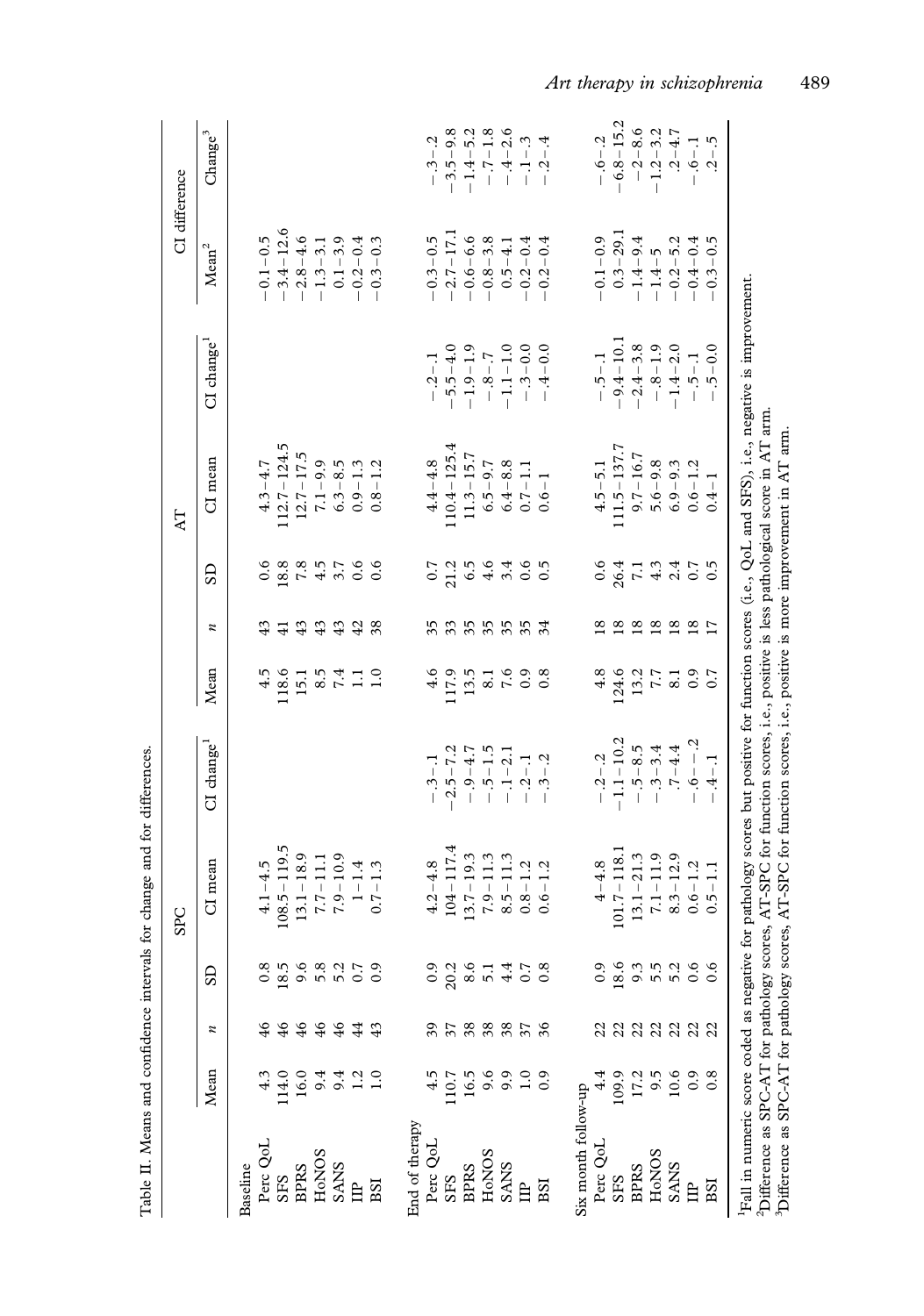group deteriorated further at post-treatment where the AT group showed a slight improvement. This pattern seems more consistent with the occurrence of a true therapeutic effect than that of a statistical artefact.

Nevertheless it should be noted that as a consequence of recruitment difficulties, the trial was underpowered. Instead of recruiting  $60+$  patients to each arm of the trial it was only possible to recruit approximately 45. Loss to follow-up further reduced this to around 20 in each arm by the six-month follow-up point. There was a tendency for the AT arm to improve more than the controls hence it is perfectly possible that an adequate sample size would have yielded a greater number of post-treatment comparisons showing significant differences.

It is also arguable that a 12-session treatment for a group of chronically handicapped individuals such as those in the present trial might itself be considered ''underpowered''. The majority of art therapists working with such populations would probably argue that it was and find it surprising that the results were as positive as they appear to be. Unfortunately resource constraints on the present study made it impossible to test a more substantial AT treatment, though clearly this would be a desirable research development.

In conclusion, the study has demonstrated the considerable logistic difficulties of achieving high levels of recruitment and follow-up with such populations. Though the recruitment and follow-up severely restricted the statistical power of the study and challenge generalizability, the proportion of eligible patients entering the study is still comparable with those entering pharmacological trials (Haberfellner, 2000; Yastrubetskaya, Chiu & O'Connell, 1997). These results provide very tentative support for Art Therapy interventions with adult psychiatric patients with severe and/or complex problems. They also indicate the clear need for larger RCTs ideally involving somewhat longer periods of AT in both group and/or individual sessions: i.e., more representative of current clinical practice where AT is available for such patients, and for much more assessment of change in routine practice (Margison, Barkham, Evans, McGrath, Mellor-Clark, Audin, & Connell, 2000).

# Clinical implications

- . Group art therapy was acceptable to adult psychiatric patients with severe and/or complex problems.
- . Such therapy lasting only 12 weeks had a statistically significant impact on negative symptoms though little and non-significant impact on other measures.

# **Limitations**

- . Funding restrictions mean that the therapy was shorter than most art therapists would wish to offer such a client group.
- . Funding and recruitment difficulties resulted in the study being statistically underpowered.
- . Health economic measures and service utilization should be explored in further studies of art therapy with such patients.

## References

Andreason, N. C. (1989). The Scale for the Assessment of Negative Symptoms (SANS): Conceptual and theoretical foundations. British Journal of Psychiatry, 155 (Suppl. 7), 49-52.

Barkham, M., Hardy, G. E., & Startup, M. (1995). The IIP-32: A short version of the Inventory of Interpersonal Problems. British Journal of Clinical Psychology, 35, 21 – 35.